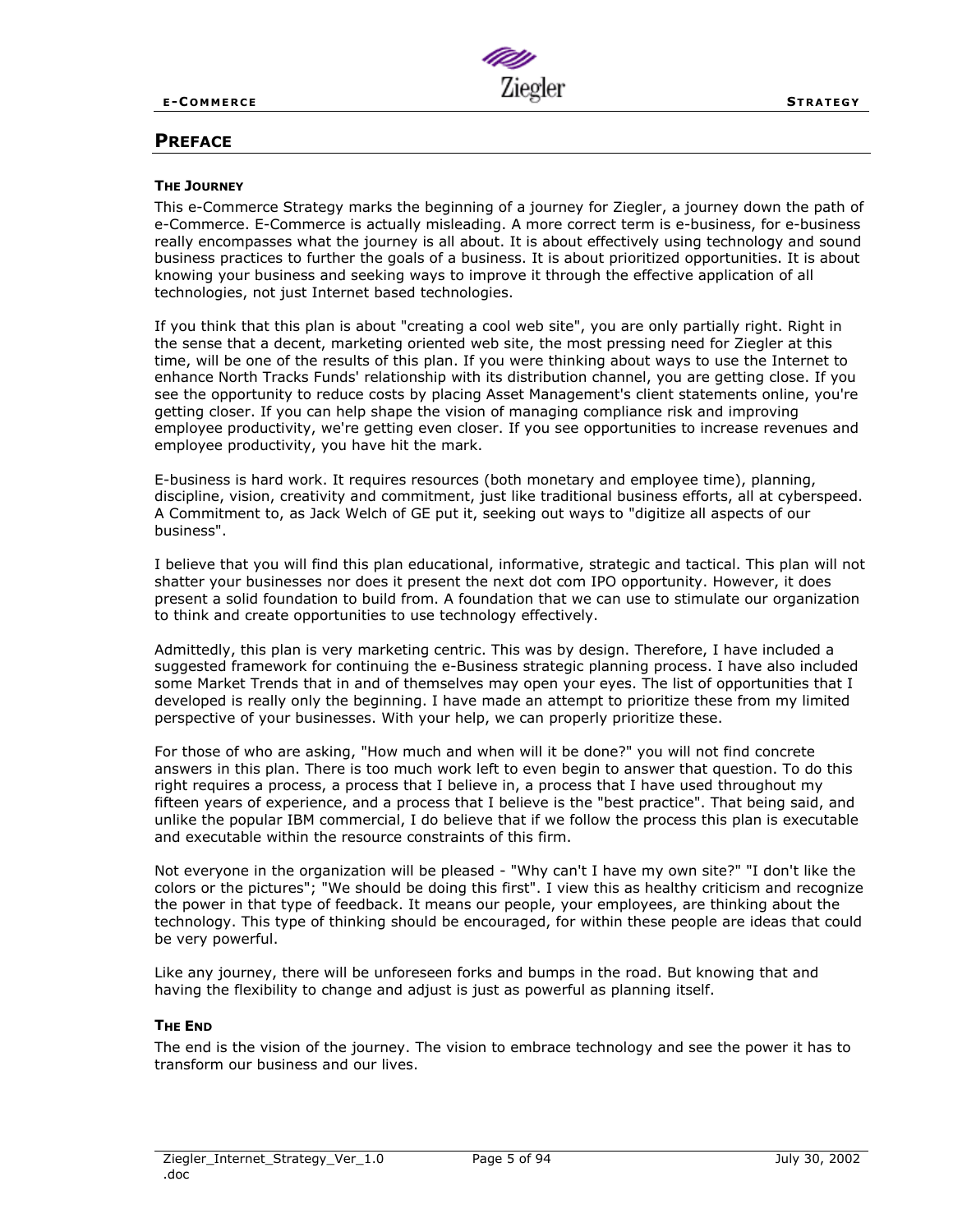

# **EXECUTIVE SUMMARY**

#### **OVERVIEW**

Ziegler will, using a content management system as a foundation, build an infrastructure for the deployment of client centric Internet sites and other Internet based opportunities. Ziegler will leverage this infrastructure to help it achieve its business goals by seeking out opportunities to effectively apply the technologies to the needs of its stakeholders and business operations.

## **THE FIRM**

The Ziegler Companies, Inc. ("ZCO") and its wholly owned subsidiaries are principally engaged in investment banking, financial advisory, investment advisory, asset management, retail brokerage, fixed income institutional sales and trading, and related financial services. These services are provided to institutions, businesses and individuals.

## **ZIEGLER AND THE INTERNET MARKETS**

It is apparent within the Internet Market space that Ziegler needs to transform its Internet presence from a liability to an asset. Ziegler's current Internet strategy is a fragmented approach with a complex and long history including a site re-branding, multiple vendors, and an inconsistent and hard to use interface. The sites lack content, both in breadth and depth. Of all of Ziegler's Internet properties, North Track Funds is the best, displaying a rational approach to navigation and design.

There is no question about the importance of the Internet to today's businesses. Just a few years ago, some thought it was a fad. Now over 168 million people use the Internet. In fact, the Internet population has grown to the point that statistically the demographics of the online world reflect those of the offline world.

Additionally, research indicates that Financial Information sites are typically the most sought after sites. With personalization, a full array of Internet Financial Services, information, educational resources and even online financial advice available from other full service brokers, Ziegler's clients have plenty of choices. These sights are attracting our clients and attempting to sell them products and services. Without a compelling and competitive Internet offer, Ziegler will find it challenging to compete effectively in the future marketplace.

As the baby boom continues to age, the client base that Ziegler relies upon to for bond sales will be more Internet savvy than the current +60 group. Consider the over 60 Internet users age group today. While it is the smallest age group, it is currently the group that uses the Internet the most.

Within the business to business world, the challenge is just as apparent. Over 42 million people log on to the Internet. While it may be obvious that office use of the Internet will continue to grow, what is interesting is that use of Corporate Information sites and Finance sites to conduct research have grown the fastest. This implies that Corporate Information Sites and Financial Sites are critical marketing assets.

## **OBJECTIVE BASED TRANSFORMATION**

Ziegler needs to transform its Internet presence within the context of its core business initiatives:

- Manage For Respectable Returns
- Focused Approach To Markets Served
- Create Strength Through Niche Marketing
- Position Firm As Best Of Breed, Trusted Advisor Within Markets Served
- Penetrate Client Base -Increase Share Of Wallet

To support these initiatives Ziegler will use the Internet to:

- Enhance the Brand Value Of The Firm
- Enhance (Retain) Client Relationships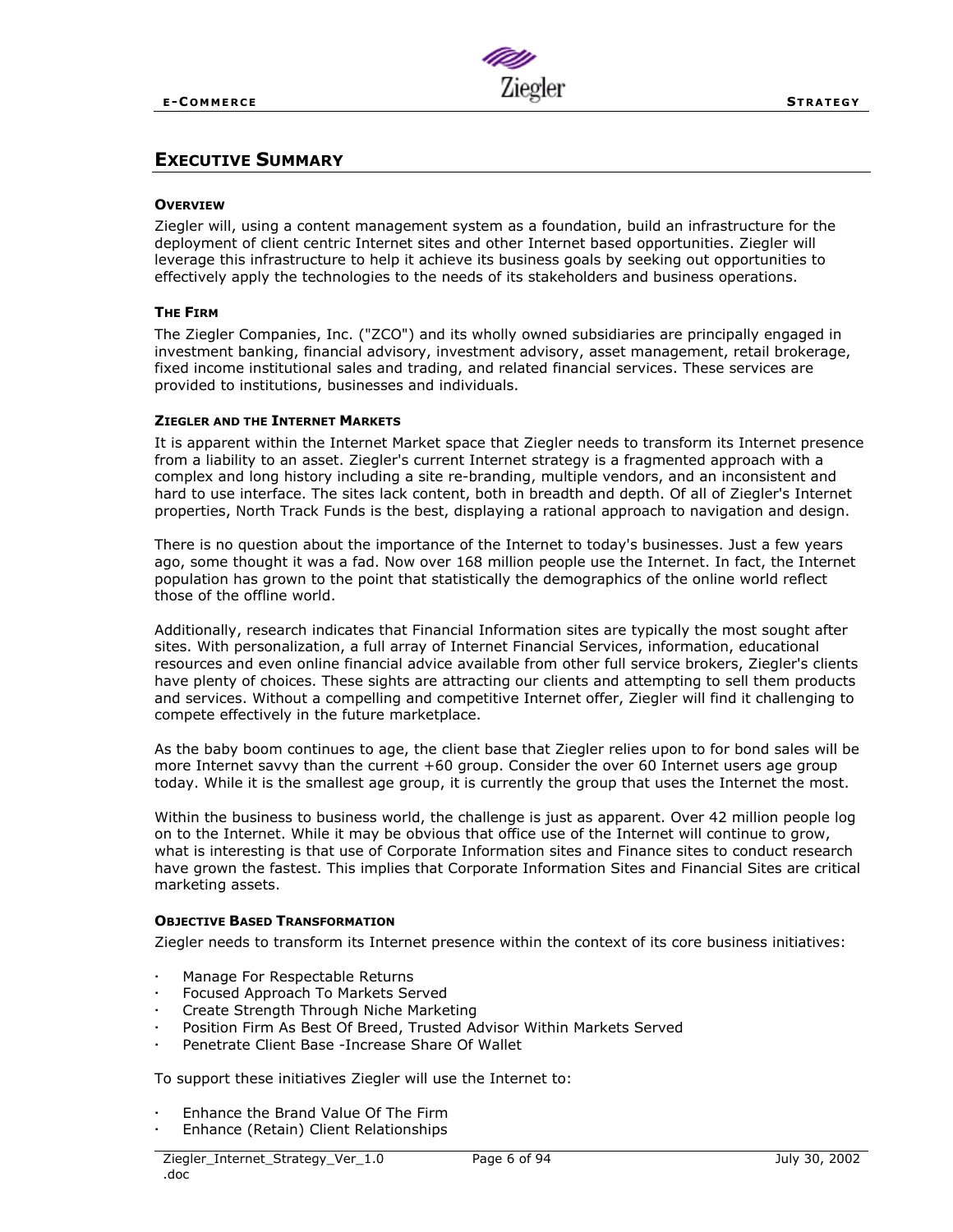

- Support And Enhance Revenue Generating Activities
- Reduce Client/Channel Support Costs
- Support Employee Recruiting And Retention Efforts
- Enhance Perception And Relations With External Constituents

To accomplish these objectives, Ziegler will

- 1. Build to meet the marketing needs of Ziegler and each business unit first
- 2. Using a prioritized approach, build/buy/integrate applications that meet very specific needs of our constituents or offer opportunities for productivity gains

## **CLIENT CENTRIC STRATEGY**

Ziegler will compete within the Internet Space by focusing on the Health Care, Senior Living, Church and School, Registered Independent Advisor/Broker Dealer and Individual Investor customer segments. Ziegler will further differentiate itself within these segments as a client intimate, full service provider of financial and investing advice and products, leveraging the firms underwriting experience, intellectual capital capabilities and best of breed product reputation.

This competitive position will be executed in part by Ziegler's Internet Branding Strategy. Ziegler's Internet Branding strategy has both strategic components that will guide style execution and tactical elements that reinforce the strategic components.

To further support this competitive position, Ziegler will adopt a Client/Market Focus as its core strategy for site structure. This can be described as follows:

- Build individual, targeted sites that encompass the intersection of our capabilities and our audience needs
- Ziegler.com becomes a portal through which visitors access sites targeted to their specific needs
- Individual sites are used within the marketing mix of our business units
- Where practical, sites have a common "Internet Brand Presence" with shared functionality, common interfaces and content and leverage our core Internet technology base

To meet the needs of our primary target audiences implies that the following sites be created

| Core URL's                 | Audience Segment           | Description                    |
|----------------------------|----------------------------|--------------------------------|
| Ziegler.com                | All                        | Ziegler Corporate Site         |
| Ziegler.com/shareholders   | <b>Shareholders</b>        | Investor relations section     |
| Ziegler.com/mediarelations | Media                      | <b>Media Relations Section</b> |
| Ziegleradvisors.com        | <b>Consumers</b>           | <b>Wealth Management Site</b>  |
| Zieglerseniorliving.com    | Senior Living Clients      | Senior living site             |
| Zieglerchurchloans.com     | Church Loan Clients        | <b>Church Loans Site</b>       |
| Zieglerhealthcare.com      | <b>Health Care Clients</b> | <b>Healthcare Site</b>         |
| Zieglersalesandtrading.com | Institutional Investor     | <b>Institutional Site</b>      |
| Zieglercareers.com         | Potential employees        | Ziegler Careers Site           |
| NTFbroker.com              | RIA's, Broker dealers      | Brokers Only site (NTF)        |

#### **BUILDING A FOUNDATION FOR OPPORTUNITY**

Ziegler has several Internet opportunities to explore:

- Reduce costs by placing Asset Management's client's statements online
- Help manage compliance risk using the Internet & Intranet for work flow improvements
- Zplanet performance and usability enhancements

Stretch opportunities include

- Enhancing lead and sales generation through the use of dedicated Local Sales Bond sites
- Enhance investment banking methodologies through project Portals/Extranets
- Expanding Ziegler research to include consumers, not just institutions

Whiles these and other opportunities may make it difficult to determine which project should be done first, what is not difficult to discern is the need for a foundation - a technical infrastructure that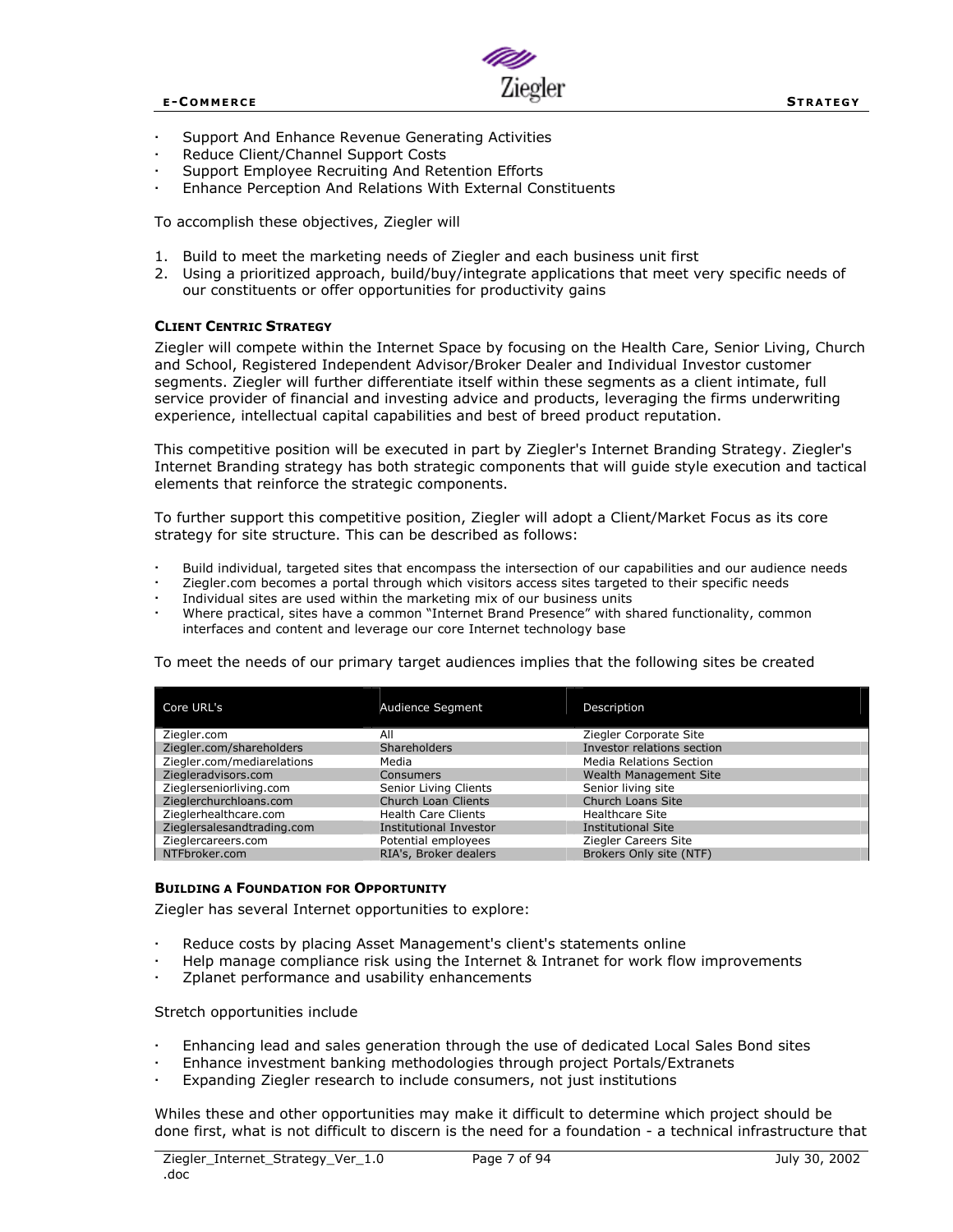

can be leveraged across all opportunities as they arise. Fortunately, Ziegler's minimal investment in technology to date, perceived as a weakness, can now be transformed into strength. Ziegler does not have a legacy of Internet systems that need redevelopment or integration.

Ziegler will use a content management system as its Internet Infrastructure. Ziegler will build a site development engine using the technical infrastructure of Zplanet to gain:

- A common structure built with a series of content templates, functions and applications that each business units will be able to place content into
- Distributed responsibility and ownership
- Content Management and distribution
- Content Sharing: Write once use many
- Support of the firm's electronic distribution strategy
- Multiple site control
- Common development platform
- Common, integrated, multiple-site functionality (Library, Contact Us Database, Glossary, etc.)
- Common Interface, Branding and Style Conventions
- Version Control
- Workflow management

Ziegler's content management system will be developed using a tiered approach, separating data, applications, and presentation layers. XML will serve as the core underlying technology for the system. XML extends the capabilities of application developers to separate data, applications and presentations into discreet layers, which increases portability of information from system to system and device to device - the same data can be sent to cell phones, PDA's and PC's merely by altering the presentation layers.

Ziegler has adopted the best practice of separating server system functions by deploying production, staging and development servers. These systems have firewall protection, virus scanning, uninterruptible power supplies, load Balancing, and backup services. Change control procedures have been put into place. Server Configuration best practices have been adhered to. These systems will conform to Ziegler's Disaster Recovery Plan and are currently offering daily, full backups with monthly archives to CD/DVD for remote storage. Security monitoring software will be used periodically to scan the servers for security vulnerabilities.

The general software environment for the servers is Microsoft Centric to provide for scalability, maintenance and reliability. These software applications conform to Ziegler's internal standards as established by the Services and Technology Group.

#### **PROMOTING OPPORTUNITY**

Ziegler will implement both an Internet Communications Plan and an Internet Marketing Plan to promote the site both internally and externally, respectively. The initial plans will focus on announcing the launch of Ziegler's new Internet presence. On going site promotional activities will be developed post launch.

The Internet Communications Plan will encompass all of the necessary communication efforts to announce Ziegler's new Internet presence to its employees. The Internet Marketing Plan can be summarized as those activities that are designed to increase web site traffic and awareness including Search Engine Registration and Optimization and Site Promotion.

#### **METHODOLOGY AND RESOURCES**

During the project life cycle, Ziegler will use the standard phased process of Discovery, Design, Development and Deployment. A phased approach recognizes that proper planning and information gathering will result in superior results. Much like building a house, this phased approach assures that all of the proper steps are followed.

Ziegler's New Internet presence will impact current Business Processes in two respects: Workflow and resource and staffing requirements. The content management system will control workflow through roles and responsibilities similar to those in place for Zplanet. There are two resource and